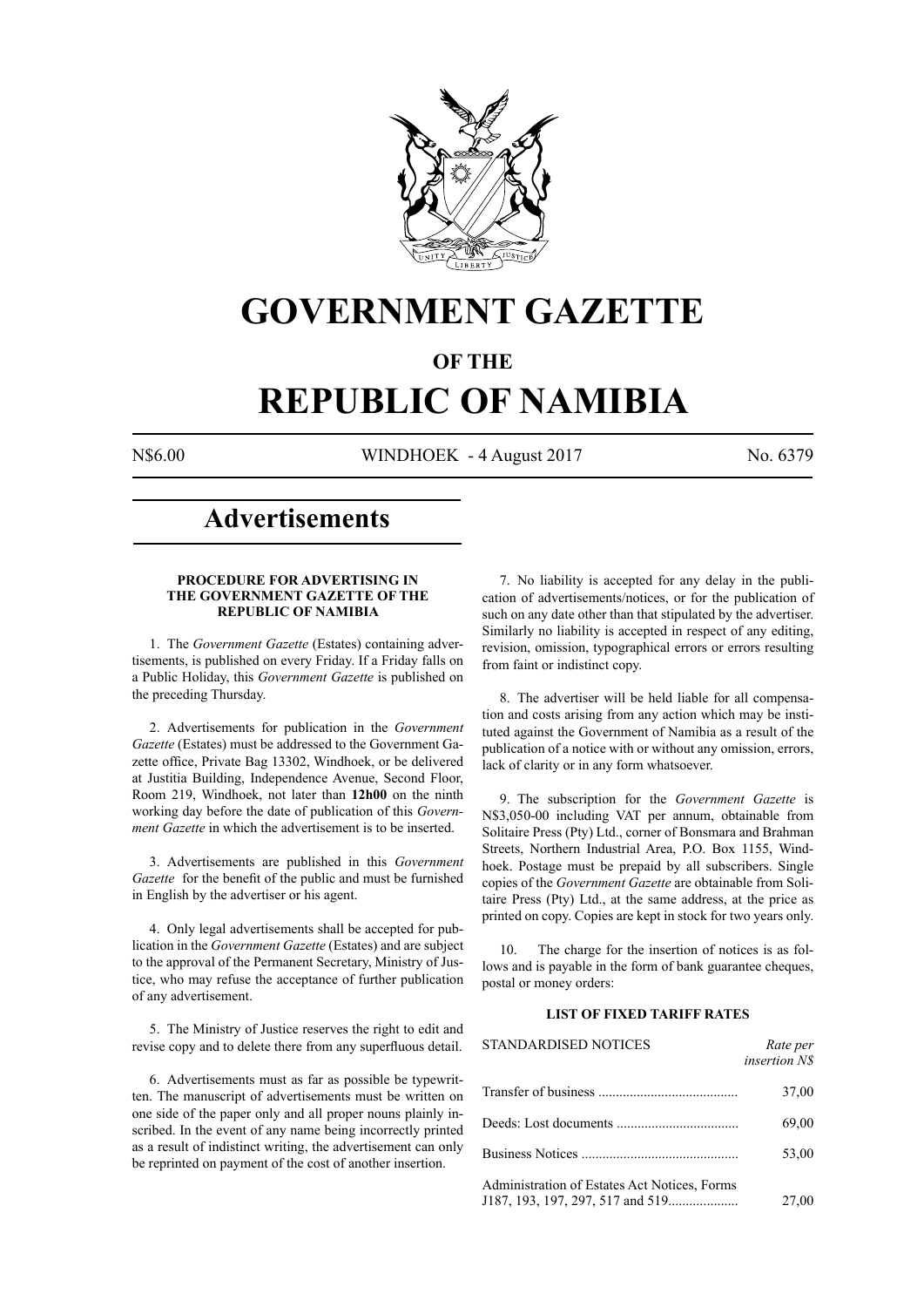| Insolvency Act and Companies Act Notices:                                                                                                                                                               | 48,00  |
|---------------------------------------------------------------------------------------------------------------------------------------------------------------------------------------------------------|--------|
| N.B. Forms 2 and 6 additional statements according<br>to word count table, added to the basic tariff.                                                                                                   | 333,00 |
| Naturalisation notices (including a reprint for the                                                                                                                                                     | 27,00  |
| Unclaimed moneys - only in the Government<br>Gazette, closing date 15 January (per entry of                                                                                                             | 13,00  |
|                                                                                                                                                                                                         | 53,00  |
|                                                                                                                                                                                                         | 27,00  |
| <b>NON-STANDARDISED NOTICES</b>                                                                                                                                                                         |        |
| Company notices:                                                                                                                                                                                        |        |
| Short notices: Meetings, resolutions, offers of<br>compromise, conversions of companies, voluntary<br>windings-up, etc.: closing of members' registers<br>for transfer and/or declarations of dividends | 120,00 |
| Declaration of dividends with profit statements,                                                                                                                                                        | 267,00 |
| Long notices: Transfers, changes in respect of<br>shares or capital, redemptions, resolutions,                                                                                                          | 373,00 |
|                                                                                                                                                                                                         | 120,50 |

# **FORM J 187**

# **LIQUIDATION AND DISTRIBUTION ACCOUNTS IN DECEASED ESTATES LYING FOR INSPECTION**

In terms of section 35(5) of Act 66 of 1965, notice is hereby given that copies of the liquidation and distribution accounts (first and final, unless otherwise stated) in the estates specified below will be open for the inspection of all persons interested therein for a period of 21 days (or shorter or longer if specially stated) from the date specified or from the date of publication hereof, whichever may be the later, and at the offices of the Master and Magistrate as stated.

Should no objection thereto be lodged with the Master concerned during the specified period, the executor will proceed to make payments in accordance with the accounts.

926/2016 INDONGO Toivo Nyanyukweni, 7707- 1400237, Erf No. 4764, Ongwediva. Maria Johannes, 8412- 0910083. Amended. Oshakati. Windhoek. Lakay & Associates Trust, No. 23 NDC Regional Office Complex, Leo Shoopala Street, P.O. Box 2090, Oshakati, Namibia.

1247/2014 KAUPITWA Jonas, 60020400985,, Erf 1989, Ondangwa. Sofia Mukombabi, 64110400074. Ondangwa. Windhoek. Lakay & Associates Trust, No. 23 NDC Regional Office Complex, Leo Shoopala Street, P.O. Box 2090, Oshakati, Namibia.

404/2016 KRISTOF Petrus Action, 68100400482, Oikango Village No. 4, Ongwediva. Veronica Vatileni, 71111900299. Oshakati. Windhoek. Lakay & Associates Trust, No. 23 NDC Regional Office Complex, Leo Shoopala Street, P.O. Box 2090, Oshakati, Namibia.

| Liquidators' and other appointees' notices | 80,00                     |
|--------------------------------------------|---------------------------|
| Gambling house licences/Liquor licences    | 120,00                    |
| SALES IN EXECUTION AND OTHER PUBLIC SALES: |                           |
|                                            | 207,00                    |
| Public auctions, sales and tenders:        | 69.00<br>171,00<br>253,00 |
| ORDERS OF THE COURT                        |                           |
| Dravisional and final liquidations or      |                           |

| 157,00                                                   |  |
|----------------------------------------------------------|--|
| Reduction of change in capital mergers, offers           |  |
| 373.00                                                   |  |
| Judicial managements, <i>curator bonis</i> and similar   |  |
| 373,00                                                   |  |
| 48,00                                                    |  |
| 40,00<br>Supersession and discharge of petitions (J.158) |  |

The charge for the insertion of advertisements other than the notices mentioned in paragraph 10 is at the rate of N\$13,00 per cm double column. (Fractions of a cm must be calculated as a cm).

12. No advertisements shall be inserted unless the charge is prepaid. Cheques, drafts, postal or money orders must be made payable to the Ministry of Justice, Private Bag 13302, Windhoek.

551/2015 KRISTIAN Titus Valombola, 6403131- 0013, Iihama-yongwe, Okahao. Outapi. Windhoek. Lakay & Associates Trust, No. 23 NDC Regional Office Complex, Leo Shoopala Street, P.O. Box 2090, Oshakati, Namibia.

377/2016 IMENE Suama Tonata, 82082510190, Erf No. 2662. Silas Mwaudasheni Nande, 76082110072. Eenhana. Windhoek. Lakay & Associates Trust, No. 23 NDC Regional Office Complex, Leo Shoopala Street, P.O. Box 2090, Oshakati, Namibia.

1286/2015 MALIMA Sarah Tegelela, 77011700080, Erf 1255, Cimbebasia, Windhoek, Khomas Region. Sunny Chukwudi Nwihim, 66111700693. Windhoek. Windhoek. Lakay & Associates Trust, No. 23 NDC Regional Office Complex, Leo Shoopala Street, P.O. Box 2090, Oshakati, Namibia.

431/2016 KANDJENGO Elifas, 35082000047, Onamutai Village, Ongwediva. Oshakati. Windhoek. Lakay & Associates Trust, No. 23 NDC Regional Office Complex, Leo Shoopala Street, P.O. Box 2090, Oshakati, Namibia.

612/2015 SHATIKA Festus Niilenge, 3910- 0100455, Iikokola Village, Tsandi. Outapi. Windhoek. Lakay & Associates Trust, No. 23 NDC Regional Office Complex, Leo Shoopala Street, P.O. Box 2090, Oshakati, Namibia.

1410/2016 ALUDILU Fiemipo, 6010111101327, Ondudu Village, Okalongo. Oshakati. Windhoek. Lakay & Associates Trust, No. 23 NDC Regional Office Complex, Leo Shoopala Street, P.O. Box 2090, Oshakati, Namibia.

1101/2015 HAIKALI Lavinia Tuyeimo, 770604- 00273, Erf No. 6562, Extension 14, Ongwediva, Oshana Region. Linus Shiwayu, 75042800344. Supplementary. Oshakati. Windhoek. Lakay & Associates Trust, No. 23 NDC Regional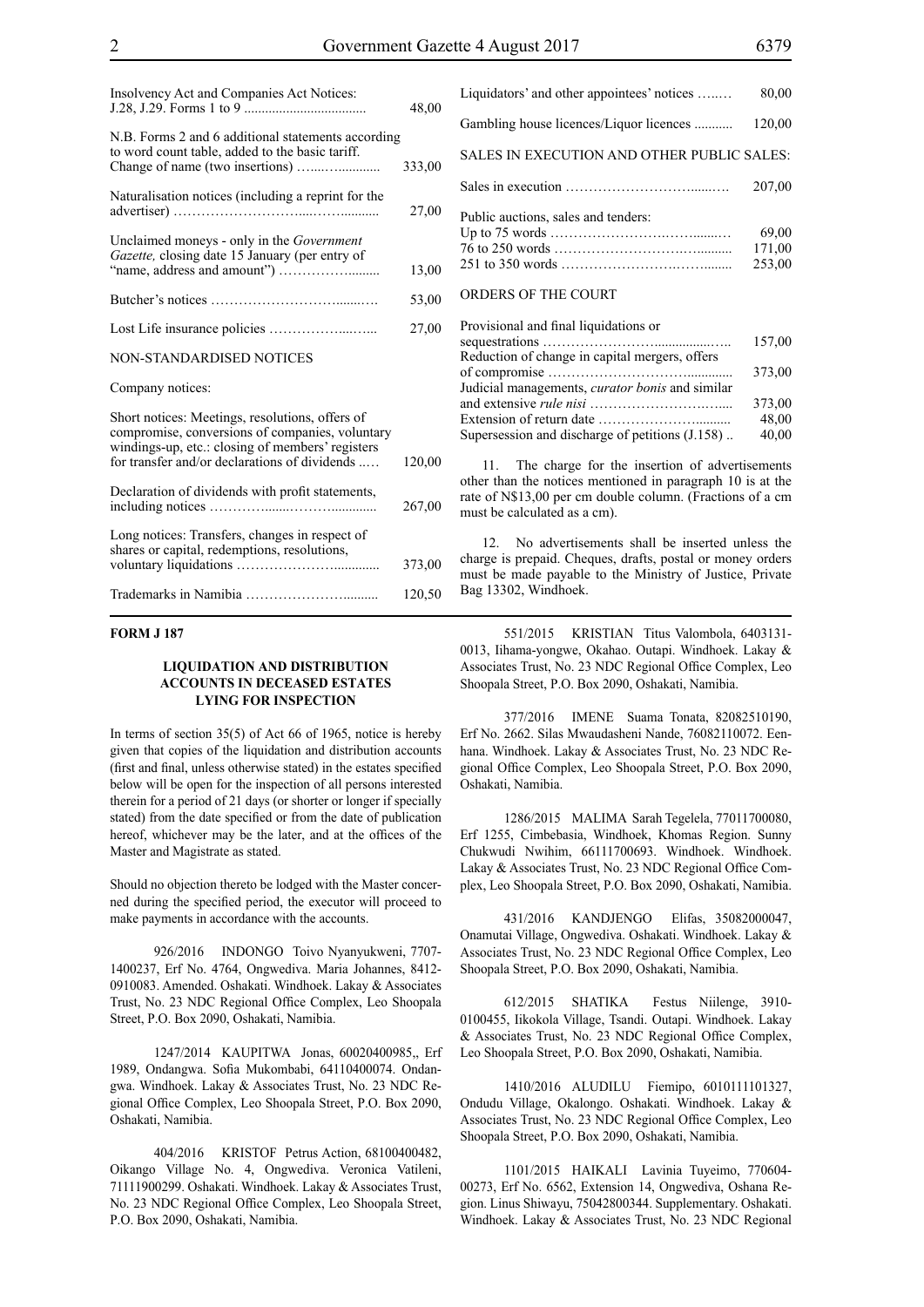Office Complex, Leo Shoopala Street, P.O. Box 2090, Oshakati, Namibia.

924/2016 AMUNYELA Emma, 72110110120, Oshihau Village, Omusati Region. Oshakati. Windhoek. Lakay & Associates Trust, No. 23 NDC Regional Office Complex, Leo Shoopala Street, P.O. Box 2090, Oshakati, Namibia.

1792/2016 SHILONGO Lusia Panduleni, 7307- 0600522, Omutele Village, Oshikoto Region. Fillemon Amukuyu, 71101000457. Ondangwa. Windhoek. Lakay & Associates Trust, No. 23 NDC Regional Office Complex, Leo Shoopala Street, P.O. Box 2090, Oshakati, Namibia.

1340/2016 CHILINDA Monde Antonette, 7804- 3000069, Erf No. 3642, Otjomuise, Windhoek. Windhoek. Lakay & Associates Trust, No. 23 NDC Regional Office Complex, Leo Shoopala Street, P.O. Box 2090, Oshakati, Namibia.

1473/2014 MARIINE Elia, 49102500205, Farm Otjitoroa West No. 57. Grootfontein. Kozonguizi and Associates, Paradigm Building, Independence Avenue, Windhoek.

972/2015 KAMUZERI Tilfas, 32030600490. Gobabis. Kozonguizi and Associates, Paradigm Building, Independence Avenue, Windhoek.

475/2016 ENGELBRECHT Frans, 25051900011, Erf 22, Otjiwarongo. Magdalena Engelbrecht, 51030400555. Otjiwarongo. Windhoek. A. Davids & Co., P.O. Box 11, Otjiwarongo.

600/2017 BOOST Franz Walter Helmut, 300117- 00025, No. 27 Stein Street, Klein Windhoek. Windhoek. Pointbreak Trust and Estates (Pty) Ltd, P.O. Box 156, Windhoek.

996/2016 AXA-KHOIB Usiel, 53012900314, Farm Doringlaagte No. 307, District Outjo. Outjo. Windhoek. A. Davids & Co., P.O. Box 11, Otjiwarongo.

133/2017 ALBRECHT Wolfgang Lebrecht, 3203- 2400065, Flat No. 1, Antonius Residence, Swakopmund. Swakopmund. Windhoek. Kinghorn Associates, P.O. Box 1455, Swakopmund.

1711/2016 OESTLUND Bjorn, Windhoek, 29 April 1941, 41042900035, Tsumeb, 26 August 2016. F.M. Oehl Trust cc, P.O. Box 90290, Windhoek, Namibia.

2062/2016 VERMEULEN Yvonne, 39061700337, Windhoek. Windhoek. Fisher, Quarmby & Pfeifer, c/o Robert Mugabe Ave & Thorer Street (entrance 43 Burg Street), P.O. Box 37, Windhoek.

301/2016 BREDENHANN Martha Sophia Jacoba, 35090900086, Erf No. 219, 53 Moses Garoeb Street, Walvis Bay, Namibia. George Philipus Bredenhann, 37052700018. Walvis Bay. Windhoek. F.A. Pretorius & Co., P.O. Box 31, Tsumeb.

870/2017 SCHOLZE Werner Julius, 34122700043, Usakos. Usakos. Windhoek. FNB Trust Services Namibia (Pty) Ltd, P.O. Box 448, Windhoek, Namibia.

250/2017 SCHULTZ Erika, 40022600140, Keetmanshoop. Keetmanshoop. Windhoek. FNB Trust Services Namibia (Pty) Ltd, P.O. Box 448, Windhoek, Namibia.

247/2017 LOUBSER Wynand Murphy, 55052- 500335, Swakopmund. Swakopmund. Windhoek. FNB Trust Services Namibia (Pty) Ltd, P.O. Box 448, Windhoek, Namibia.

698/2017 LOOTS Martin Heyns, 47110700216, Usakos. Patricia Pupekai. Usakos. Windhoek. FNB Trust Services Namibia (Pty) Ltd, P.O. Box 448, Windhoek, Namibia.

2120/2016 HEYDT Christian Karl, 51012400190, Keetmanshoop, 25 November 2016. Elizabeth Heydt, 56111200402. Windhoek. Keetmanshoop. Standard Executors & Trustees, P.O. Box 2164, Windhoek, Namibia.

 $\overline{\phantom{a}}$  ,  $\overline{\phantom{a}}$  ,  $\overline{\phantom{a}}$  ,  $\overline{\phantom{a}}$  ,  $\overline{\phantom{a}}$  ,  $\overline{\phantom{a}}$  ,  $\overline{\phantom{a}}$  ,  $\overline{\phantom{a}}$  ,  $\overline{\phantom{a}}$  ,  $\overline{\phantom{a}}$  ,  $\overline{\phantom{a}}$  ,  $\overline{\phantom{a}}$  ,  $\overline{\phantom{a}}$  ,  $\overline{\phantom{a}}$  ,  $\overline{\phantom{a}}$  ,  $\overline{\phantom{a}}$ 

#### **FORM J 193**

## **NOTICE TO CREDITORS IN DECEASED ESTATES**

All persons having claims against the estates mentioned below are hereby called upon to lodge their claims with the executors concerned, within 30 days (or otherwise as indicated) calculated from the date of publication hereof. The information is given in the following order: Estate number, surname and Christian names, date of birth, identity number, last address, date of death; surviving spouse's names, surname, date of birth and identity number; name and address of executor or authorised agent, period allowed for lodgement of claims if other than 30 days.

1052/2017 PINEHAS Augustus Mwatile, Windhoek, 26 June 1947, 47062600253, Okathitukashau Village Ombalantu, 27 June 2017. Lakay & Associates Trust, No. 23 NDC Regional Office Complex, Leo Shoopala Street, P.O. Box 2090, Oshakati, Namibia.

919/2017 KUAHEE Festus Lesley, Windhoek, 15 June 1978, 78061500337, Erf 7708, Katutura, Windhoek, 13 June 2017. Lakay & Associates Trust, No. 23 NDC Regional Office Complex, Leo Shoopala Street, P.O. Box 2090, Oshakati, Namibia.

1024/2017 NEKONDO Gideon, Windhoek, 15 May 1968, 68051501209, Omuulukila Village, Ombalantu, 9 March 2017. Lakay & Associates Trust, No. 23 NDC Regional Office Complex, Leo Shoopala Street, P.O. Box 2090, Oshakati, Namibia.

658/2017 AILONGA Stella-Maria Ndakalako, Windhoek, 1 January 1966, 66010102286, Oshikulufitu Village, Ombalantu, 22 March 2017. Lakay & Associates Trust, No. 23 NDC Regional Office Complex, Leo Shoopala Street, P.O. Box 2090, Oshakati, Namibia.

1113/2017 NAMWANDI Wilma Ngonyofi Shiwa-Omwenyo, Windhoek, 7 December 1986, 86120700560, Erf No. 4316, Valombola, Ongwediva, 17 April 2017. Lakay & Associates Trust, No. 23 NDC Regional Office Complex, Leo Shoopala Street, P.O. Box 2090, Oshakati, Namibia.

1846/2015 CLOETE Lydia, Windhoek, 10 February 1945, 45021000314, Erf 1307, Katutura, Windhoek, 5 June 2015. Lakay & Associates Trust, No. 23 NDC Regional Office Complex, Leo Shoopala Street, P.O. Box 2090, Oshakati, Namibia.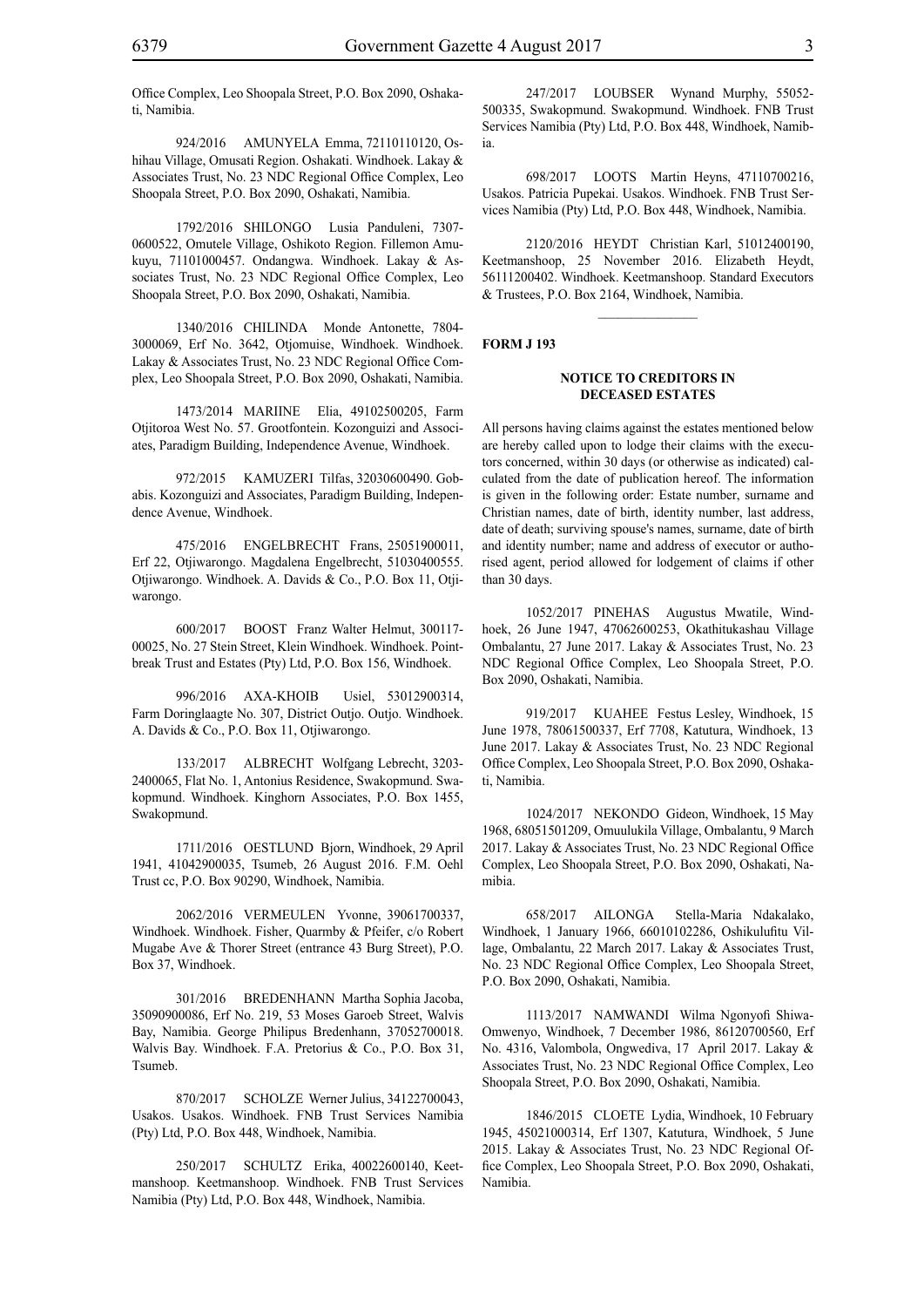1010/2017 HAIMBADI Mirjama, Windhoek, 9 September 1924, 24090900670, Erf No. 6209, Samuel Shikomba Street, Katutura, Windhoek, 9 February 2017. Lakay & Associates Trust, No. 23 NDC Regional Office Complex, Leo Shoopala Street, P.O. Box 2090, Oshakati, Namibia.

826/2017 JAMWE Shininga Kuutidha, Windhoek, 5 January, 55010500728, Oshitalamesho Village, Ogongo, 21 April 2015. Lakay & Associates Trust, No. 23 NDC Regional Office Complex, Leo Shoopala Street, P.O. Box 2090, Oshakati, Namibia.

1112/2017 ILONGA Shivute, Windhoek, 25 May 1959, 59052500614, Iitananga Village, Tsandi, 1 July 2017. Lakay & Associates Trust, No. 23 NDC Regional Office Complex, Leo Shoopala Street, P.O. Box 2090, Oshakati, Namibia.

1076/2017 SHIVUTE Johannes Ambunda, Windhoek, 10 August 1954, 54081001170, Onandjila Village, Ongandjera, 13 June 2017. Lakay & Associates Trust, No. 23 NDC Regional Office Complex, Leo Shoopala Street, P.O. Box 2090, Oshakati, Namibia.

1009/2017 NAMADI Johannes, Windhoek, 2 February 1917, 1702021100217, Erf No. 8001, Katutura, Windhoek, 23 June 2005. Lakay & Associates Trust, No. 23 NDC Regional Office Complex, Leo Shoopala Street, P.O. Box 2090, Oshakati, Namibia.

1053/2017 GEORGE Cornelia, Windhoek, 16 October 1945, 45101600369, Ouma Village, Outapi, 20 October 2017. Lakay & Associates Trust, No. 23 NDC Regional Office Complex, Leo Shoopala Street, P.O. Box 2090, Oshakati, Namibia.

1011/2017 AMUKUSHU Lisias Ndakondja, Windhoek, 27 November 1963, 63112700481, Erf No. 3076, Onguti Street, Ongwediva, 6 June 2017. Lakay & Associates Trust, No. 23 NDC Regional Office Complex, Leo Shoopala Street, P.O. Box 2090, Oshakati, Namibia.

581/2017 UANIVI Ruth, Windhoek, 25 February 1964, 64022500611, Erf 8855, Siegred Tjitemisa Street, 26 March 2017. Kozonguizi and Associates, Paradigm Building, Independence Avenue, Windhoek.

136/2017 RUKORO Victorine, Windhoek, 8 August 1923, 2308080600131, Okanguindi, Otjituuo, Otjozondjupa Region, Namibia, 10 November 2016. Tjitemisa & Associates, No. 5 Webb Street, Windhoek-North, P.O. Box 848, Windhoek.

736/2017 ENGELBRECHT Petrus Hermanus, Windhoek, 16 July 1958, 58071600237, Erf No. Rehoboth F599, 11 April 2017. Lydia Engelbrecht, 30 April 1960, 60043000185. V.T. van Wyk Attorneys, Plot A129, Hebron House, Rehoboth.

588/2017 JUNIUS Nenouw Johannes, Windhoek, 29 April 1931, 31042900086, Erf No. 1212, Tucana Street, Doradopark, Windhoek. Sophia Johanna Junius, 20 April 1932, 32042000191. V.T. van Wyk Attorneys, Plot A129, Hebron House, Rehoboth.

1040/2017 VAN NIEUWENHUIZEN Magdalena Jacoba, Windhoek, 29 August 1944, 44082900349, South Africa, 9 June 2017. Advance Wealth Management (Pty) Ltd, P.O. Box 86568, Eros, Windhoek.

889/2017 PACK Ernst Günther, Windhoek, 21 October 1931,31102100048, Susanne Grau Heim Old Age Home, P.O. Box 22409, Windhoek, 11 April 2017. Engling, Stritter & Partners, P.O. Box 43, Windhoek.

1030/2017 ARLOVE Thierry Serge, Windhoek, 20 April 1963, 63042010031, Windhoek, 30 June 2017. F.M. Oehl Trust cc, P.O. Box 90290, Windhoek, Namibia.

963/2017 ABRAHAMS Kenneth Godfrey, Windhoek, 25 October 1936, 3610250200189, 16 Burg Sreet, Windhoek, 19 April 2017. Fisher, Quarmby & Pfeifer, P.O. Box 37, Windhoek.

1066/2017 DAVID Vilho, Windhoek, 11 August 1958, 58081100091, Oshakati, 16 April 2017. Eva-Lisa David, 26 November 1960, 60112600697. Bank Windhoek Ltd, P.O. Box 15, Windhoek.

1077/2017 VAN WYK Petronella, Windhoek, 10 March 1974, 74031000014, Windhoek, 11 June 2016. Mardenn Petrus van Wyk, 21 October 1974, 74102100334. Bank Windhoek Ltd, P.O. Box 15, Windhoek.

1087/2017 YA TOIVO Andimba Toivo, Windhoek, 22 August 1924, 24082200215, Windhoek, 9 June 2017. FNB Trust Services Namibia (Pty) Ltd, P.O. Box 448, Windhoek, Namibia.

1098/2017 BRAND Daniel Nicolaas, Windhoek, 7 November 1944, 44110700051, Windhoek, 6 June 2017. Elizabeth Maria Magdalena Brand, 27 October 1956, 56102700279. FNB Trust Services Namibia (Pty) Ltd, P.O. Box 448, Windhoek, Namibia.

1097/2017 SCHLECHTER Alexander Frederick, Windhoek, 23 May 1937, 37052300028, Otavi, 2 April 2017. FNB Trust Services Namibia (Pty) Ltd, P.O. Box 448, Windhoek, Namibia.

1089/2017 PRINSLOO Petrus Ignatius, Windhoek, 21 November 1951, 51112100253, sx south 9b, Rosh Pinah, Namibia, 17 April 2017. FNB Trust Services Namibia (Pty) Ltd, P.O. Box 448, Windhoek, Namibia.

 $\frac{1}{2}$ 

# **IN THE MAGISTRATE'S COURT FOR THE DISTRICT OF WINDHOEK**

**Held at WINDHOEK CASE NO: 7588/10**

In the matter between:

**THE MUNICIPAL COUNCIL OF WINDHOEK** Judgment Creditor

and

**JESAJA B GURIRAB** Judgment Debtor

**NOTICE OF SALE IN EXECUTION: IMMOVABLE PROPERTY**

In pursuance of a judgment granted on **18 October 2011** in the Magistrate's Court of Windhoek and under a Warrant of execution issued, thereafter the immovable property listed hereunder will be sold in execution on **5SEPTEMBER 2017**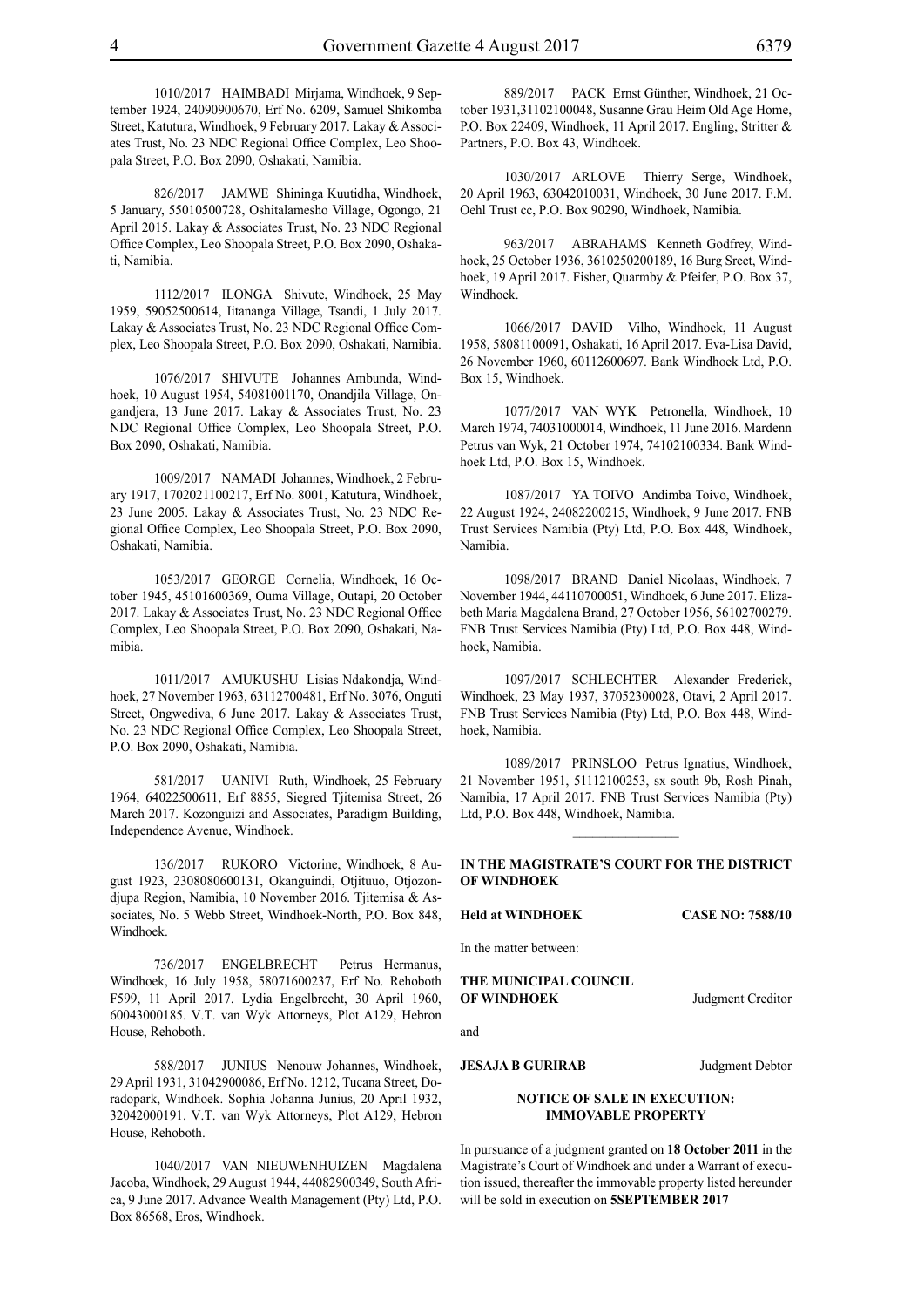| AT CERTAIN:                     | Erf 725, Helen Street,<br>Goreangab, Katutura, Windhoek                                        |                                                                                                                                                                                                                                                                                                | IN THE HIGH COURT OF NAMIBIA<br><b>CASE NO: I368</b>                          |                |  |
|---------------------------------|------------------------------------------------------------------------------------------------|------------------------------------------------------------------------------------------------------------------------------------------------------------------------------------------------------------------------------------------------------------------------------------------------|-------------------------------------------------------------------------------|----------------|--|
| <b>SITUATED</b>                 | in the Municipality of Windhoek,<br>Registration Division "K"<br>Khomas Region                 | In the matter between:                                                                                                                                                                                                                                                                         |                                                                               |                |  |
|                                 |                                                                                                |                                                                                                                                                                                                                                                                                                | STANDARD BANK NAMIBIA LIMITED                                                 | P <sub>1</sub> |  |
| <b>MEASURING:</b>               | 200 square meters                                                                              | and                                                                                                                                                                                                                                                                                            |                                                                               |                |  |
| at 12H00 to the highest bidder: |                                                                                                |                                                                                                                                                                                                                                                                                                | <b>OLGA UAKAERE KAURIMUJE N. 0</b><br>(ESTATE LATE: DANIEL KAURIMUJE)         | De             |  |
| Description                     |                                                                                                |                                                                                                                                                                                                                                                                                                |                                                                               |                |  |
| Erf Number:                     | 725, Katutura                                                                                  | NOTICE OF SALE IN EXECUTION OF<br><b>IMMOVABLE PROPERTY</b>                                                                                                                                                                                                                                    |                                                                               |                |  |
| Division                        | Division "K"                                                                                   | Pursuant to Judgment of the above Honourable Court<br>on 18 FEBRUARY 2016, the following immovable<br>ty will be sold without reserve and voetstoots by the<br>Sheriff of the District of WINDHOEK on 22 August<br>09H30 at ERF 1431, KHOMASDAL (EXTENSION 1<br>WINDHOEK, REPUBLIC OF NAMIBIA. |                                                                               |                |  |
| Extent:                         | 200 square meters                                                                              |                                                                                                                                                                                                                                                                                                |                                                                               |                |  |
| Property Address:               | 725, Helen Street, Goreangab, Katutura,<br>Windhoek                                            |                                                                                                                                                                                                                                                                                                |                                                                               |                |  |
| Improvements:                   | a Dwelling consisting of: 1x Kitchen, 1x<br>Lounge, 2 x Bedrooms, 1 x Bathroom/<br>Toilet Com. | <b>CERTAIN</b>                                                                                                                                                                                                                                                                                 | Erf No. 1431, Khomasdal, (Exteri<br>No. 15)                                   |                |  |
| HELD by:                        | the Judgment Debtor in his name under<br>Deed of Transfer No.: T4579/99                        | <b>SITUATE</b>                                                                                                                                                                                                                                                                                 | In the Municipality of Windhoek<br>Registration Division "K"<br>Khomas Region |                |  |
| 1.                              | The sale shall be subject to the terms and conditions of                                       | <b>MEASURING</b>                                                                                                                                                                                                                                                                               | 450(four five zero) square metre                                              |                |  |

- the Rules of the Magistrate's Court of Namibia and the Purchaser shall sign the conditions of sale on the date of the sale.
- 2. The Purchaser shall pay the purchase price in cash or by bank guaranteed cheque on the day of the sale. In the event of the Purchaser having to obtain finance from a financial institution, the purchaser shall, on the day of the sale, produce written confirmation from the said financial institution to the effect that the Purchaser qualifies for a loan. The amount of the loan shall not be less than the purchase price.
- 3. The Purchaser shall be liable for payment of interest to the execution creditor and to the bondholder, if any, from date of sale to date of registration of transfer as set out in the conditions of sale.
- 4. Transfer shall be affected by the Judgment Creditor or its Legal Practitioners and the purchaser shall pay all transfer costs, transfer duties, stamp duties, current rated taxes, outstanding municipal accounts in respect of the property and other necessary charges to effect transfer, upon request by the said Legal Practitioners.

The full conditions may be inspected at the offices of the Sheriff of the WINDHOEK and the Magistrate's Court of Windhoek Namibia.

DATED at WINDHOEK this 29 June 2017.

Judgment Creditor's Legal Practitioners HOHNE & CO. 295 Sam Nujoma Drive, Klein Windhoek **WINDHOEK** 

# **CASE NO: I 3681/2014**

**STANDARD BANK NAMIBIA LIMITED** Plaintiff

# *<u>E</u>* Exercises

granted proper-Deputy Sheriff of the District of **WINDHOEK** on **22 August 2017** at **NO. 15)** 

| CERTAIN        | Erf No. 1431, Khomasdal, (Extension<br>No. 15)                                |
|----------------|-------------------------------------------------------------------------------|
| <b>SITUATE</b> | In the Municipality of Windhoek<br>Registration Division "K"<br>Khomas Region |
| MEASURING      | 450(four five zero) square metres                                             |
| CONSISTING OF  | 2 X Bedrooms, Bathroom / Toilet, 1 x<br>Kitchen, 1 x Lounge, 1 x Garage       |

The "Conditions of Sale-in-Execution" will lie for inspection at the office of the Deputy Sheriff at WINDHOEK and at the Head Office of Plaintiff at WINDHOEK and Plaintiffs Attorneys, Fisher, Quarmby & Pfeifer, at the under mentioned address.

Dated at WINDHOEK this 16th day of JUNE 2017

FISHER, QUARMBY & PFEIFER LEGAL PRACTITIONER FOR PLAINTIFF Cnr of Robert Mugabe Avenue & Thorer Street (entrance in Burg Street) P O Box 37 WINDHOEK

## **HC-MD-CIV-MOT-EXP-2017/00183**

# **IN THE HIGH COURT OF NAMIBIA, MAIN DIVISION,**

 $\frac{1}{2}$ 

# **HELD AT WINDHOEK ON THURSDAY, THE 20th DAY OF JULY 2017 BEFORE THE HONOURABLE JUSTICE UEITELE**

In the *ex parte* application of:

**NATWE ELECTRICAL AND SOLAR CC** Applicant

# **COURT ORDER**

Having read the application for HC-MD-CIV-MOT-EXP-2017/00183 and other documents filed of record in chambers: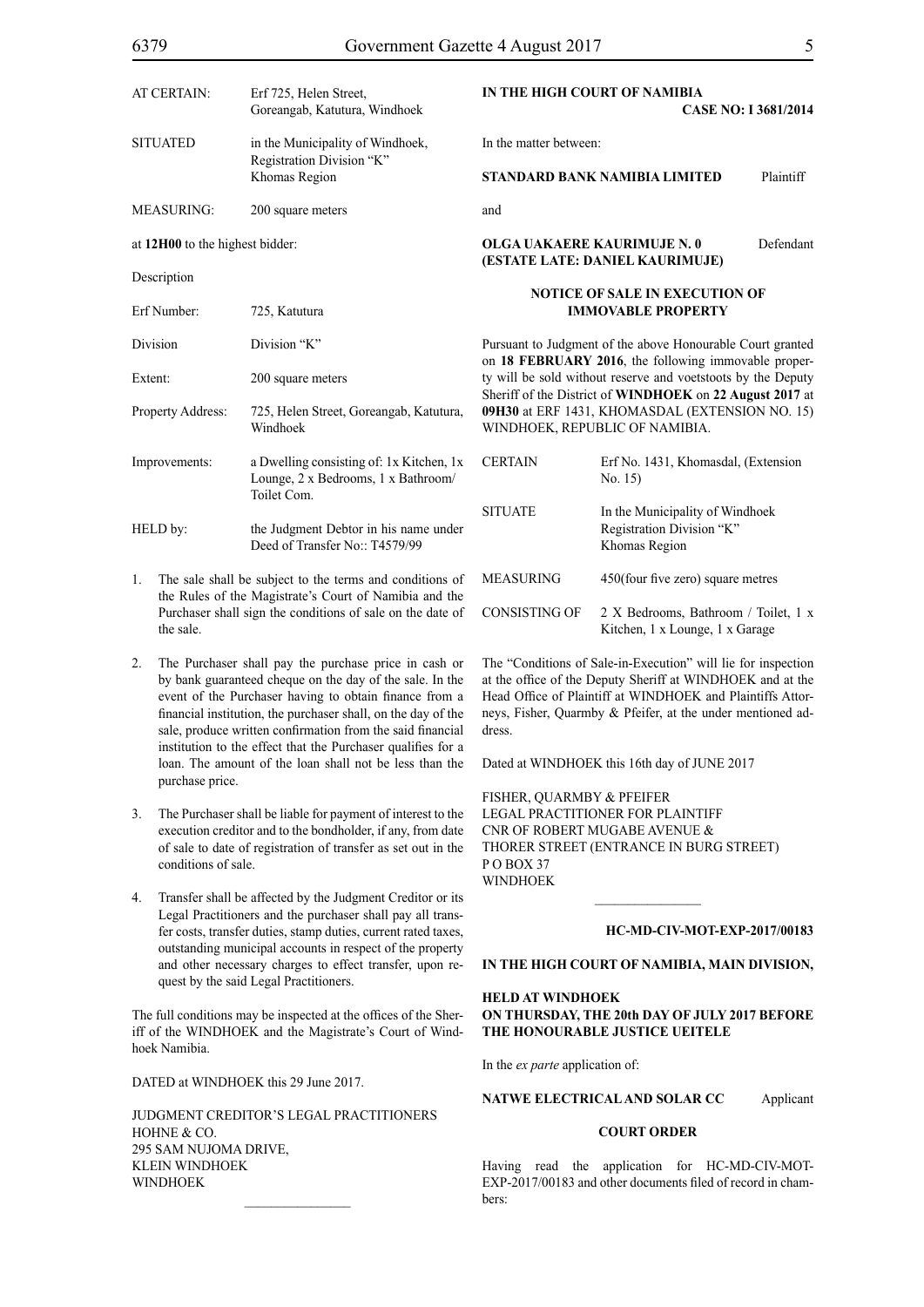# **IT IS ORDERED THAT:**

- 1. The applicant's corporation is provisionally wound up.
- 2. A *rule nisi* is hereby granted calling upon any other interested party to show cause on Friday, 15 September 2017 at 10h00 why:
	- 2.1. a final order of liquidation must not be granted.
	- 2.2. the costs of this application must not be costs in the cause of the applicant's liquidation.
- 3. The *rule nisi* granted in this matter must be published once in the Government Gazette and once in The Namib Sun newspaper.

BY ORDER OF THE COURT

# REGISTRAR

TO: PIERRE ERASMUS On behalf of Applicant Erasmus & Associates 362 Sam Nujoma Drive Windhoek Namibia The Master of the High Court John Meinert Street, Windhoek

# **HC-MD-CIV-MOT-GEN-2017/00194**

# **IN THE HIGH COURT OF NAMIBIA, MAIN DIVISION, HELD AT WINDHOEK ON FRIDAY, THE 21st DAY OF JULY 2017**

# **BEFORE THE HONOURABLE JUSTICE ANGULA**

In the matter between:

### **BANK WINDHOEK LIMITED** Applicant

and

# **DESERT RENOVATIONS (PROPRIETARY) LIMITED** Respondent

#### **COURT ORDER**

Having heard **MR SCHICKERLING**, on behalf of the Applicant(s) and having read the Application for HC-MD-CIV-MOT-GEN-2017/00194 and other documents filed of record:

## **IT IS ORDERED THAT:**

- 1. The respondent is hereby placed under provisional order of liquidation, into the hands of the Master of the High Court of Namibia;
- 2. A *rule nisi* is hereby issued calling upon the respondent and in all/any interested parties to show cause on or before 25 August 2017 at 10h00, why:
	- 2.1 The respondent should not be placed under final order of liquidation into the hands of the Master of the High Court of Namibia;
- 2.2 Costs of this application be costs in the winding-up of the respondent.
- 3. The above order is to be served:
	- 3.1 Upon the respondent, by delivering a copy hereof at its registered address by. the Deputy-Sheriff for the district of Walvisbay; and
	- 3.2 By publishing a copy hereof in one edition of each of the Government Gazette and the Namibian newspaper.

# BY ORDER OF THE COURT

#### REGISTRAR

TO: STEPHEN VLIEGHE On behalf of Applicant Koep & Partners 33 Schanzen Road Windhoek Namibia

AND TO: Desert Renovations (Proprietary) Limited Respondent No. 149 Sam Nujoma Avenue, Walvis Bay Erongo Namibia 9000 The Master of the High Court John Meinert Street, Windhoek

### **NOTICE OF LOST LAND TITLE NO G 161**

 $\frac{1}{2}$ 

Notice is hereby given that We, **V T VAN WYK ATTOR-NEYS,** intent to apply for a certified copy of:

| The property of: | <b>Johan du Plessis and</b><br>Aletta Magrietha du Plessis.           |
|------------------|-----------------------------------------------------------------------|
| HELD BY:         | Land Title No. 161                                                    |
| SITUATE:         | In the Town of Rehoboth<br>Registration Division "M"<br>Hardap Region |
| MEASURING:       | 936 (nine three six) square metres                                    |
| <b>CERTAIN:</b>  | Erf No. Rehoboth G 161                                                |

All persons who object to the issue of such copy are hereby required to lodge their objections with the registrar within three weeks from the last publication of this notice.

DATED at REHOBOTH this 26 July 2017.

V.T. van Wyk Attorneys P.O. Box 4953 **REHOBOTH**  $\frac{1}{2}$